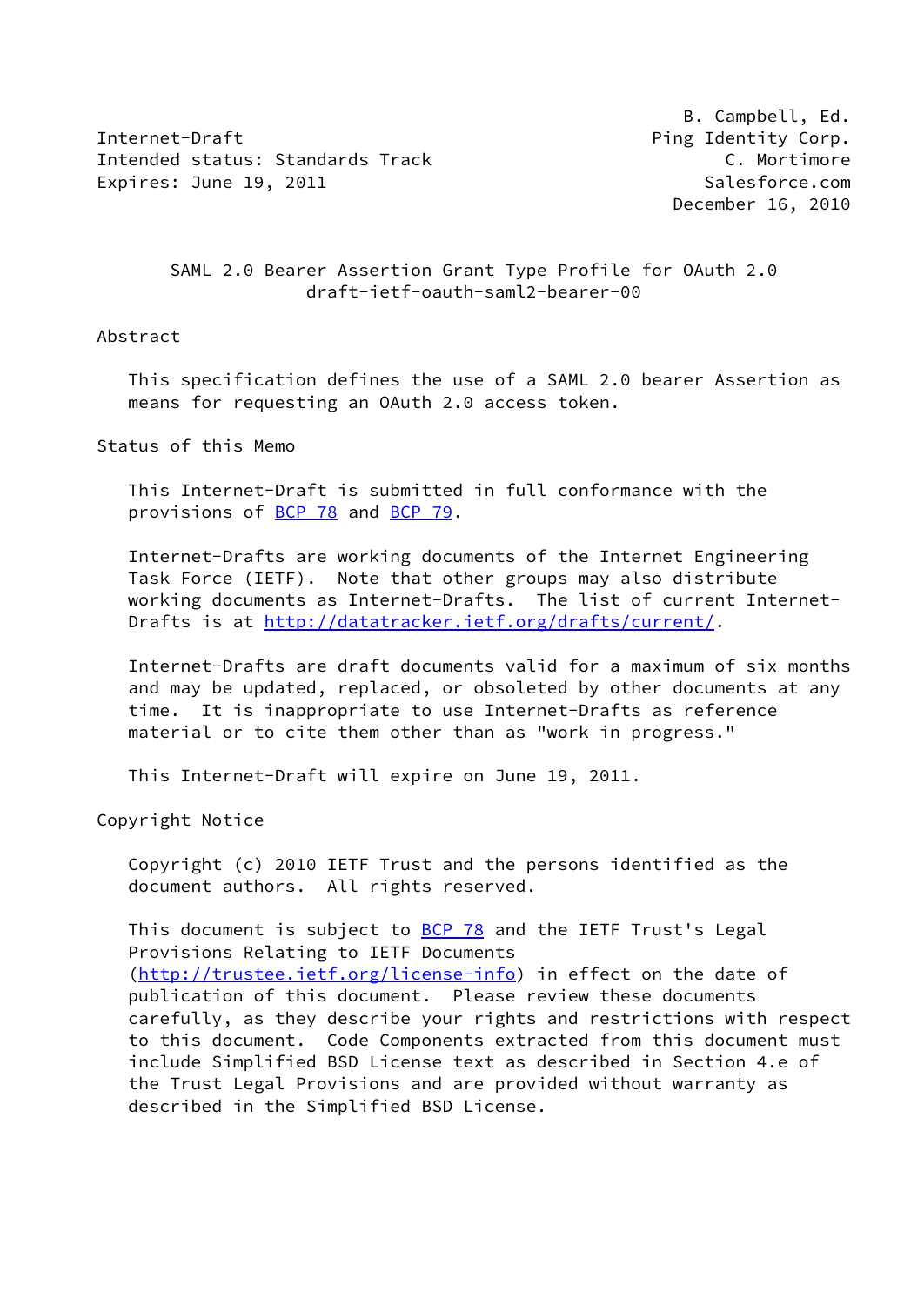# Table of Contents

| 1.1. Notational Conventions 3                                   |  |  |  |  |
|-----------------------------------------------------------------|--|--|--|--|
| 2. SAML Assertion Access Token Request 3                        |  |  |  |  |
| <u>2.1</u> . Client Requests Access Token 4                     |  |  |  |  |
| 2.2. Assertion Format and Processing Requirements $\frac{5}{2}$ |  |  |  |  |
|                                                                 |  |  |  |  |
| $2.4$ . Example (non-normative) $\frac{7}{2}$                   |  |  |  |  |
|                                                                 |  |  |  |  |
|                                                                 |  |  |  |  |
| 4.1. Parameter Registration Request 9                           |  |  |  |  |
|                                                                 |  |  |  |  |
| Appendix B. Document History 10                                 |  |  |  |  |
|                                                                 |  |  |  |  |
| 5.1.                                                            |  |  |  |  |
| 5.2. Informative References 11                                  |  |  |  |  |
|                                                                 |  |  |  |  |
|                                                                 |  |  |  |  |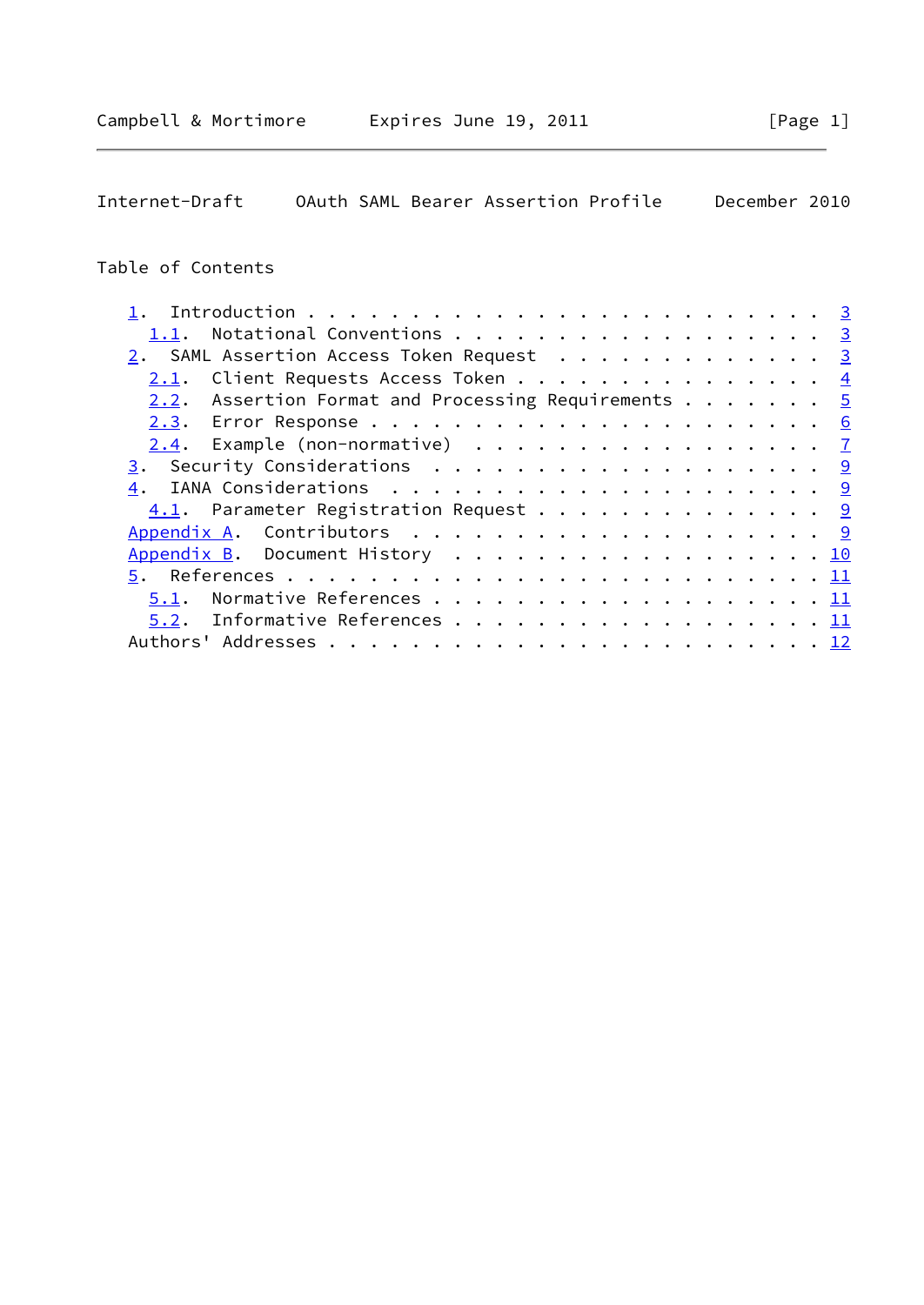#### <span id="page-2-1"></span><span id="page-2-0"></span>[1](#page-2-0). Introduction

 The Security Assertion Markup Language (SAML) 2.0 [\[OASIS.saml-core-2.0-os](#page-11-4)], is an XML-based framework that allows for identity and security information to be shared across security domains. The SAML specification, while primarily targeted at providing cross domain web browser single sign-on, was also designed to be modular and extensible to facilitate use in other contexts. The Assertion, an XML security token, is a fundamental construct of SAML that is often adopted for use in other protocols and specifications. An Assertion is generally issued by an identity provider and consumed by a service provider who relies on its content to identify the Assertion's subject for security related purposes.

The OAuth 2.0 Protocol Framework [\[I-D.ietf.oauth-v2\]](#page-11-5) provides a method for making authenticated HTTP requests to a resource using an access token. Access tokens are issued to third-party clients by an authorization server (AS) with the (sometimes implicit) approval of the resource owner. OAuth defines multiple profiles for obtaining access tokens to support a wide range of client types and user experiences. One such method is one in which the client trades an 'assertion' (not specifically a SAML Assertion) for an access token using the so-called 'assertion grant\_type'. However OAuth 2.0 leaves the specific format and validation of the assertion out of scope.

 This specification profiles the use of a SAML 2.0 bearer Assertion in requesting an access token using the assertion grant\_type from OAuth 2.0. The format and processing rules for the SAML Assertion defined in this specification are intentionally similar, though not identical, to those in the Web Browser SSO Profile defined in [\[OASIS.saml-profiles-2.0-os\]](#page-12-1) reusing, to the extent reasonable, concepts and patterns from that well-established profile.

<span id="page-2-2"></span>[1.1](#page-2-2). Notational Conventions

The key words "MUST", "MUST NOT", "REQUIRED", "SHALL", "SHALL NOT",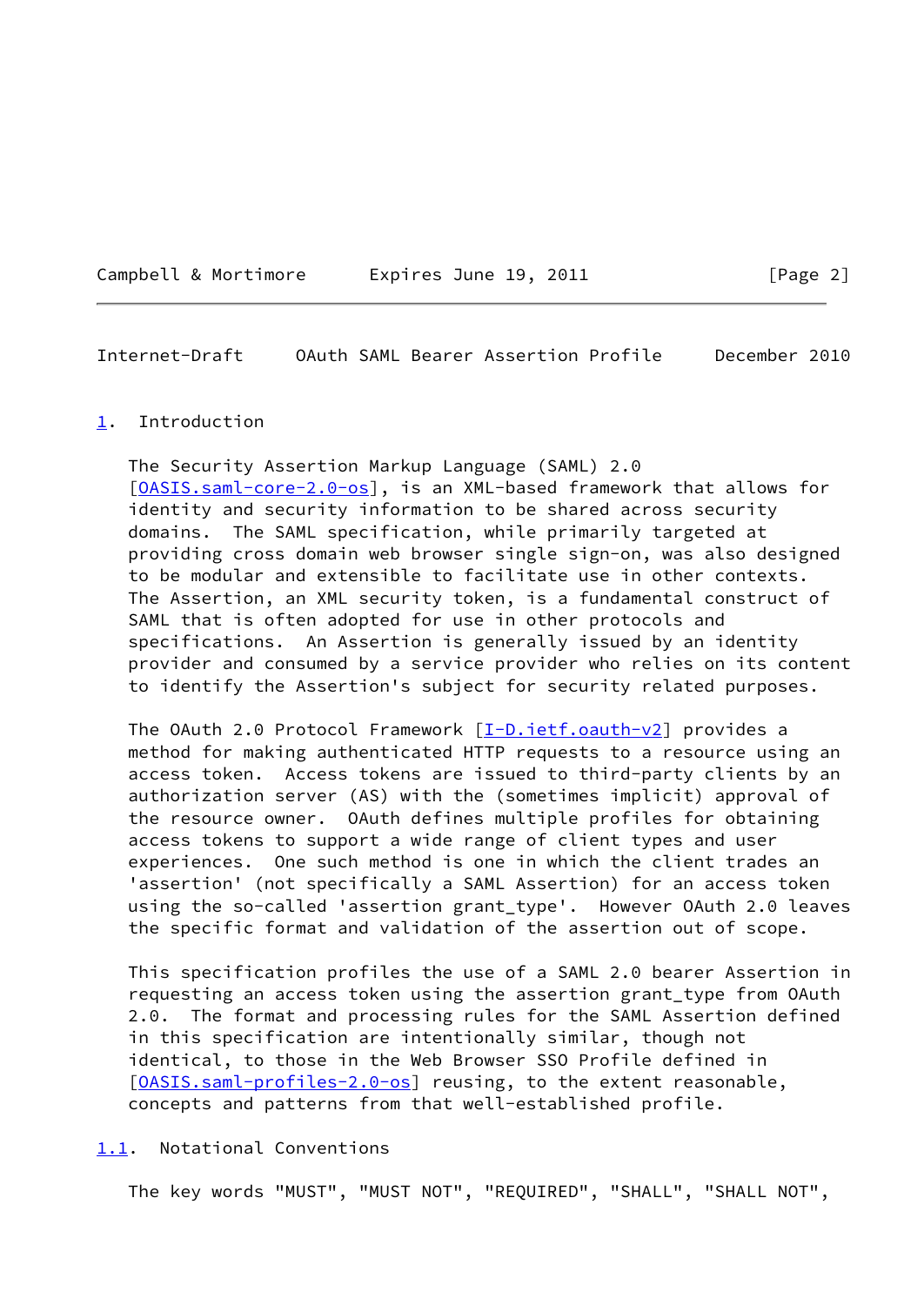"SHOULD", "SHOULD NOT", "RECOMMENDED", "MAY", and "OPTIONAL" in this document are to be interpreted as described in [RFC 2119 \[RFC2119](https://datatracker.ietf.org/doc/pdf/rfc2119)].

 Unless otherwise noted, all the protocol parameter names and values are case sensitive.

<span id="page-3-0"></span>[2](#page-3-0). SAML Assertion Access Token Request

 A SAML Assertion can be used to request an access token when a client wishes to utilize an existing trust relationship, expressed though the semantics of (and digital signature calculated over) the SAML

| Campbell & Mortimore | Expires June 19, 2011 | [Page 3] |
|----------------------|-----------------------|----------|
|----------------------|-----------------------|----------|

<span id="page-3-1"></span>Internet-Draft OAuth SAML Bearer Assertion Profile December 2010

 Assertion, without a direct user approval step at the authorization server.

 The process by which the client obtains the SAML Assertion, prior to exchanging it with the authorization server, is out of scope.

|        | $ ---(A)---SAML$ 2.0 Assertion ----->  Authorization |        |
|--------|------------------------------------------------------|--------|
| Client |                                                      | Server |
|        | $ ---(B)---$ Access Token --------<                  |        |
|        |                                                      |        |
|        |                                                      |        |

Figure 1: Assertion Access Token Request

 The request/response flow illustrated in Figure 1 includes the following steps:

- (A) The client sends an access token request to the authorization server with an appropriate OAuth grant type and includes a SAML 2.0 Assertion.
- (B) The authorization server validates the Assertion per the processing rules defined in this specification and issues an access token.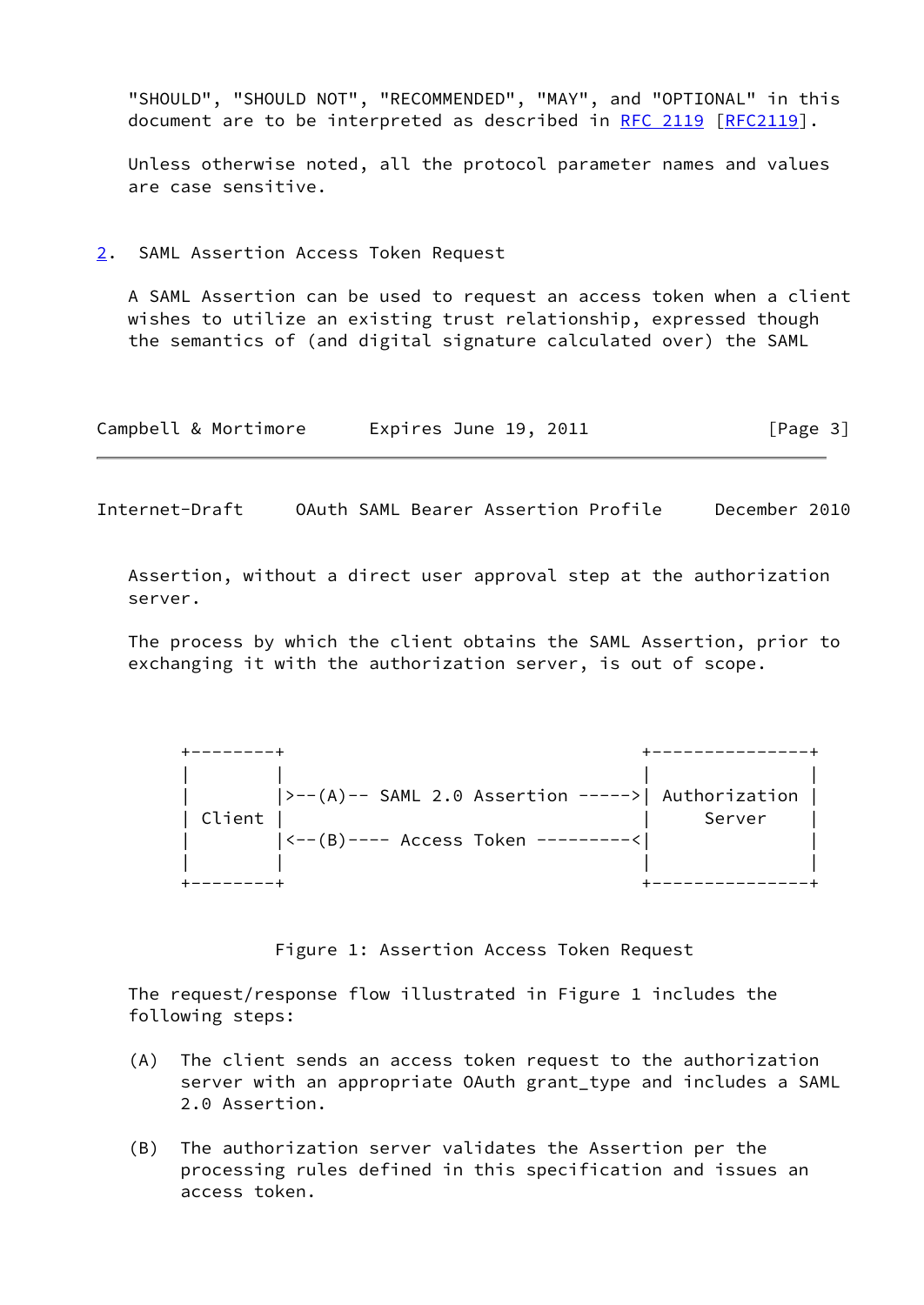### <span id="page-4-0"></span>[2.1](#page-4-0). Client Requests Access Token

 The client includes the Assertion in the access token request, the core details of which are defined in OAuth [[I-D.ietf.oauth-v2\]](#page-11-5), by specifying "http://oauth.net/grant\_type/assertion/saml/2.0/bearer" as the absolute URI value of the "grant type" parameter and by adding the following parameter:

#### assertion

 REQUIRED. The value of the assertion parameter MUST contain a single SAML 2.0 Assertion. The SAML Assertion XML data MUST be encoded using base64url, where the encoding adheres to the definition in Section [5 of RFC4648](https://datatracker.ietf.org/doc/pdf/rfc4648#section-5) [\[RFC4648](https://datatracker.ietf.org/doc/pdf/rfc4648)] and where the padding bits are set to zero. To to avoid the need for subsequent encoding steps (by "application/ x-www-form-urlencoded" [\[W3C.REC-html401-19991224](#page-12-2)], for example), the base64url encoded data SHOULD NOT be line wrapped and pad characters ("=") SHOULD NOT be included.

| Campbell & Mortimore | Expires June 19, 2011 | [Page 4] |
|----------------------|-----------------------|----------|
|----------------------|-----------------------|----------|

<span id="page-4-2"></span>Internet-Draft OAuth SAML Bearer Assertion Profile December 2010

 Authorization servers SHOULD issue access tokens with a limited lifetime and require clients to refresh them by requesting a new access token using the same assertion, if it is still valid, or with a new assertion. The authorization server SHOULD NOT issue a refresh token.

<span id="page-4-1"></span>[2.2](#page-4-1). Assertion Format and Processing Requirements

 Prior to issuing an access token response as described in [\[I-D.ietf.oauth-v2](#page-11-5)], the authorization server MUST validate the Assertion according to the criteria below. If present, the authorization server MUST also validate the client credentials. Application of additional restrictions and policy are at the discretion of the authorization server.

- o The Assertion's <Issuer> element MUST contain a unique identifier for the entity that issued the Assertion; the Format attribute MUST be omitted or have a value of "urn:oasis:names:tc:SAML:2.0:nameid-format:entity".
- o The Assertion MUST contain a <Subject> element. The subject MAY identify the resource owner for whom the access token is being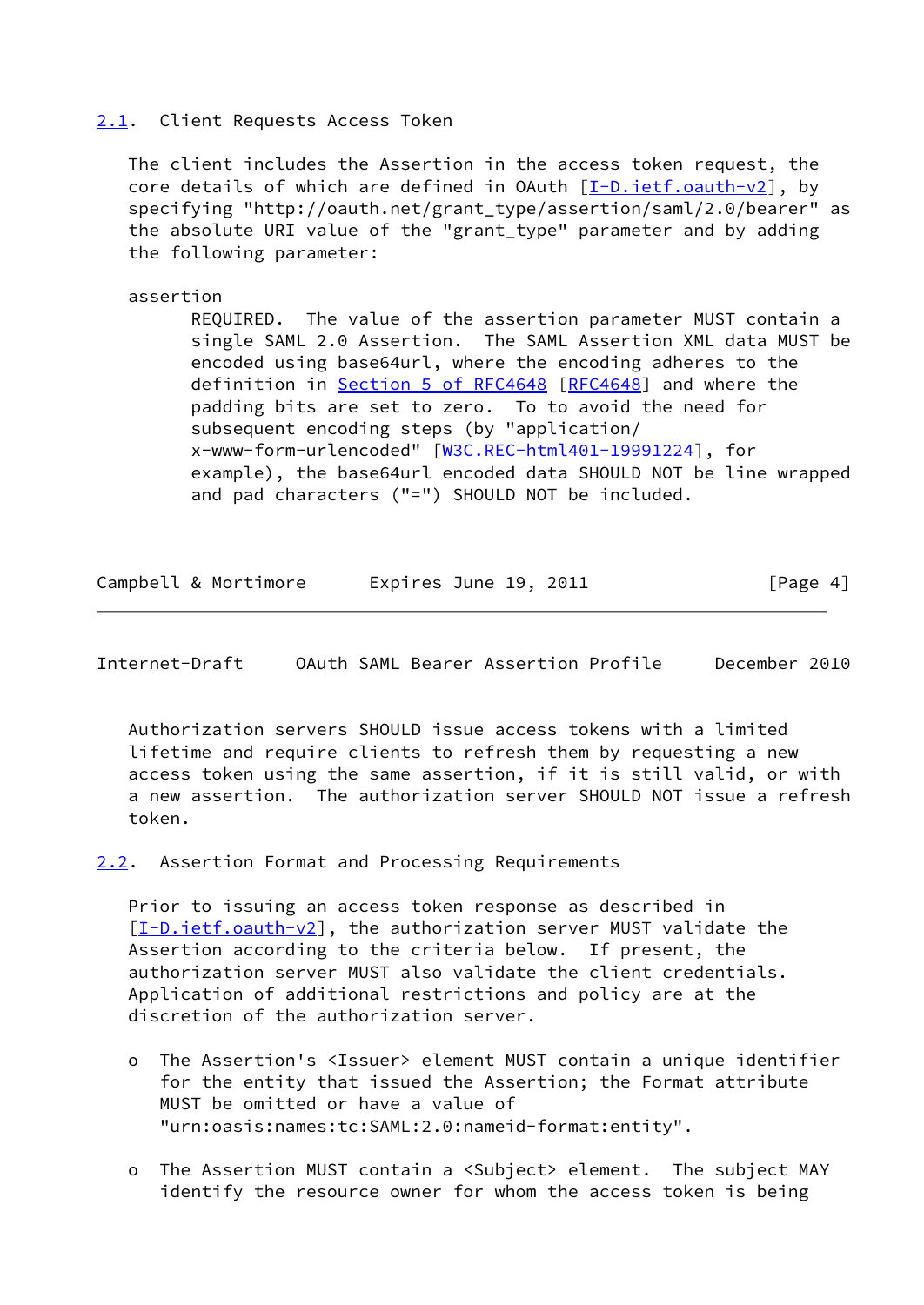requested.

- o The <Subject> element MUST contain at least one <SubjectConfirmation> element that allows the authorization server to confirm it as a bearer Assertion. Conditions for bearer subject confirmation are described below.
	- \* The <SubjectConfirmation> MUST have a Method attribute with a value of "urn:oasis:names:tc:SAML:2.0:cm:bearer" and MUST contain a <SubjectConfirmationData> element.
	- \* The <SubjectConfirmationData> element MUST have a Recipient attribute with a value indicating the token endpoint URL of the authorization server. The authorization server MUST verify that the value of the Recipient attribute matches the token endpoint URL (or an acceptable alias) to which the Assertion was delivered.
	- \* The <SubjectConfirmationData> element MUST have a NotOnOrAfter attribute that limits the window during which the Assertion can be confirmed. The authorization server MUST verify that the NotOnOrAfter instant has not passed, subject to allowable clock skew between systems. The authorization server MAY ensure that bearer Assertions are not replayed, by maintaining the set of used ID values for the length of time for which the Assertion would be considered valid based on the NotOnOrAfter attribute

| Campbell & Mortimore | Expires June 19, 2011 | [Page 5] |
|----------------------|-----------------------|----------|
|----------------------|-----------------------|----------|

<span id="page-5-0"></span>Internet-Draft OAuth SAML Bearer Assertion Profile December 2010

in the <SubjectConfirmationData>.

- \* The <SubjectConfirmationData> element MAY also contain an Address attribute limiting the client address from which the Assertion can be delivered. Verification of the Address is at the discretion of the authorization server.
- o If the Assertion issuer authenticated the subject, the Assertion SHOULD contain a single <AuthnStatement> representing that authentication event.
- o If the Assertion was issued with the intention that the client act autonomously on behalf of the subject, an <AuthnStatement> SHOULD NOT be included. The client SHOULD be identified in the <NameID> or similar element the <SubjectConfirmation> element or by other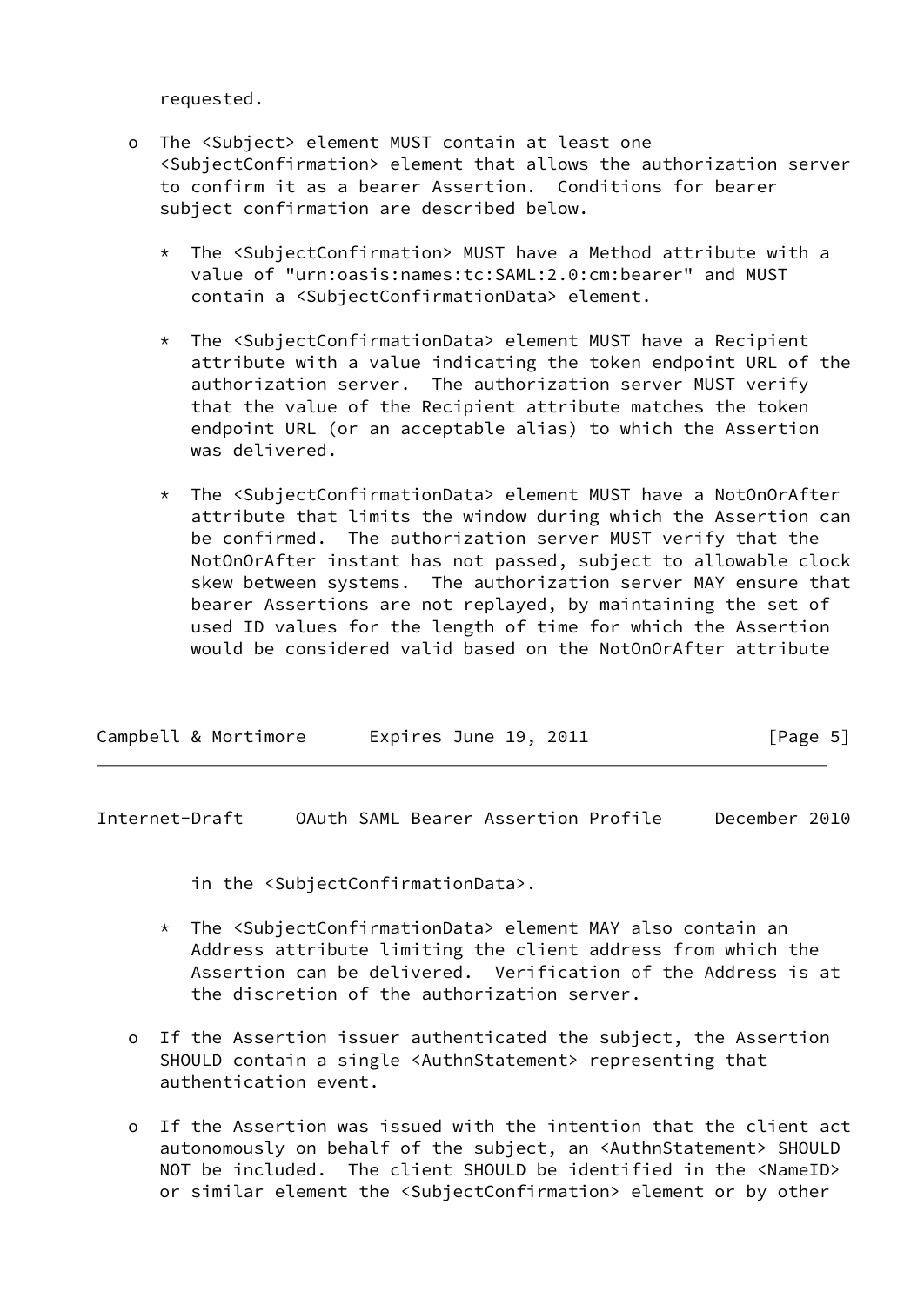available means like [\[OASIS.saml-deleg-cs](#page-12-3)].

- o Other statements, in particular, <AttributeStatement> elements MAY be included in the Assertion.
- o The Assertion MUST contain an <AudienceRestriction> element with an <Audience> element containing a URI reference that identifies the authorization server, or the service provider SAML entity of its controlling domain, as an intended audience. The authorization server MUST verify that it is an intended audience for the Assertion.
- o The Assertion MUST be digitally signed by the issuer and the authorization server MUST verify the signature.
- o Encrypted elements MAY appear in place of their plain text counterparts as defined in [[OASIS.saml-core-2.0-os](#page-11-4)].
- o The authorization server MUST verify that the Assertion is valid in all other respects per [\[OASIS.saml-core-2.0-os](#page-11-4)] such as (but not limited to) evaluating all content within the Conditions element including the NotOnOrAfter and NotBefore attributes, rejecting unknown condition types, etc.

### <span id="page-6-0"></span>[2.3](#page-6-0). Error Response

 If the Assertion is not valid, or its subject confirmation requirements cannot be met, the the authorization server MUST construct an error response as defined in  $[I-D.iett.oauth-v2]$ . The value of the error parameter MUST be the "invalid\_grant" error code. The authorization server MAY include additional information regarding the reasons the Assertion was considered invalid using the error\_description or error\_uri parameters.

<span id="page-6-1"></span>

| Campbell & Mortimore                                | Expires June 19, 2011               | [Page 6]      |
|-----------------------------------------------------|-------------------------------------|---------------|
| Internet-Draft                                      | OAuth SAML Bearer Assertion Profile | December 2010 |
| For example:                                        |                                     |               |
| HTTP/1.1 400 Bad Request<br>Cache-Control: no-store | Content-Type: application/json      |               |
|                                                     |                                     |               |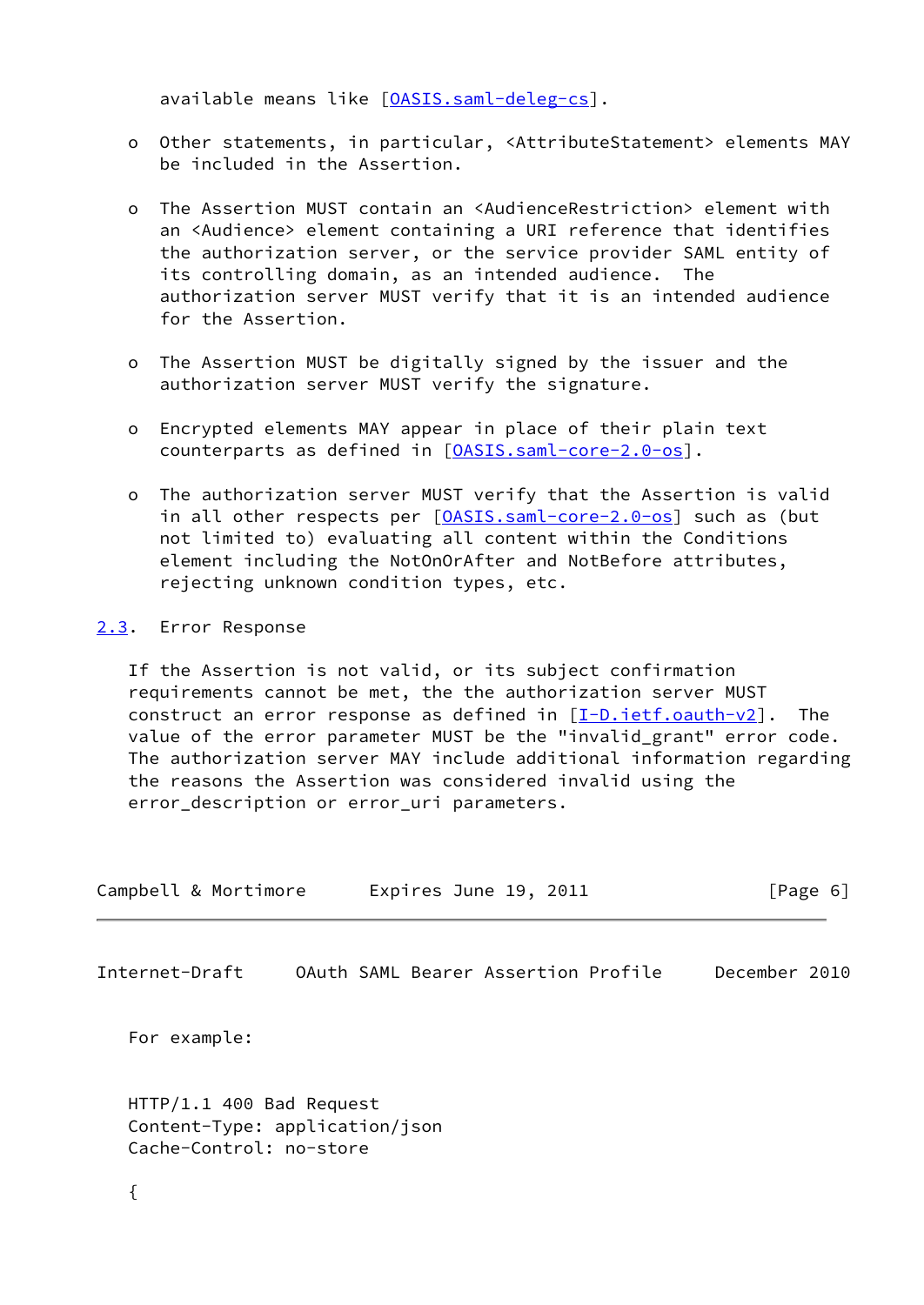```
 "error":"invalid_grant",
  "error_description":"Audience validation failed"
}
```
<span id="page-7-0"></span>[2.4](#page-7-0). Example (non-normative)

 Though non-normative, the following examples illustrate what a conforming Assertion and access token request would look like.

Campbell & Mortimore Expires June 19, 2011 [Page 7]

Internet-Draft OAuth SAML Bearer Assertion Profile December 2010

Below is an example SAML 2.0 Assertion (whitespace formatting is for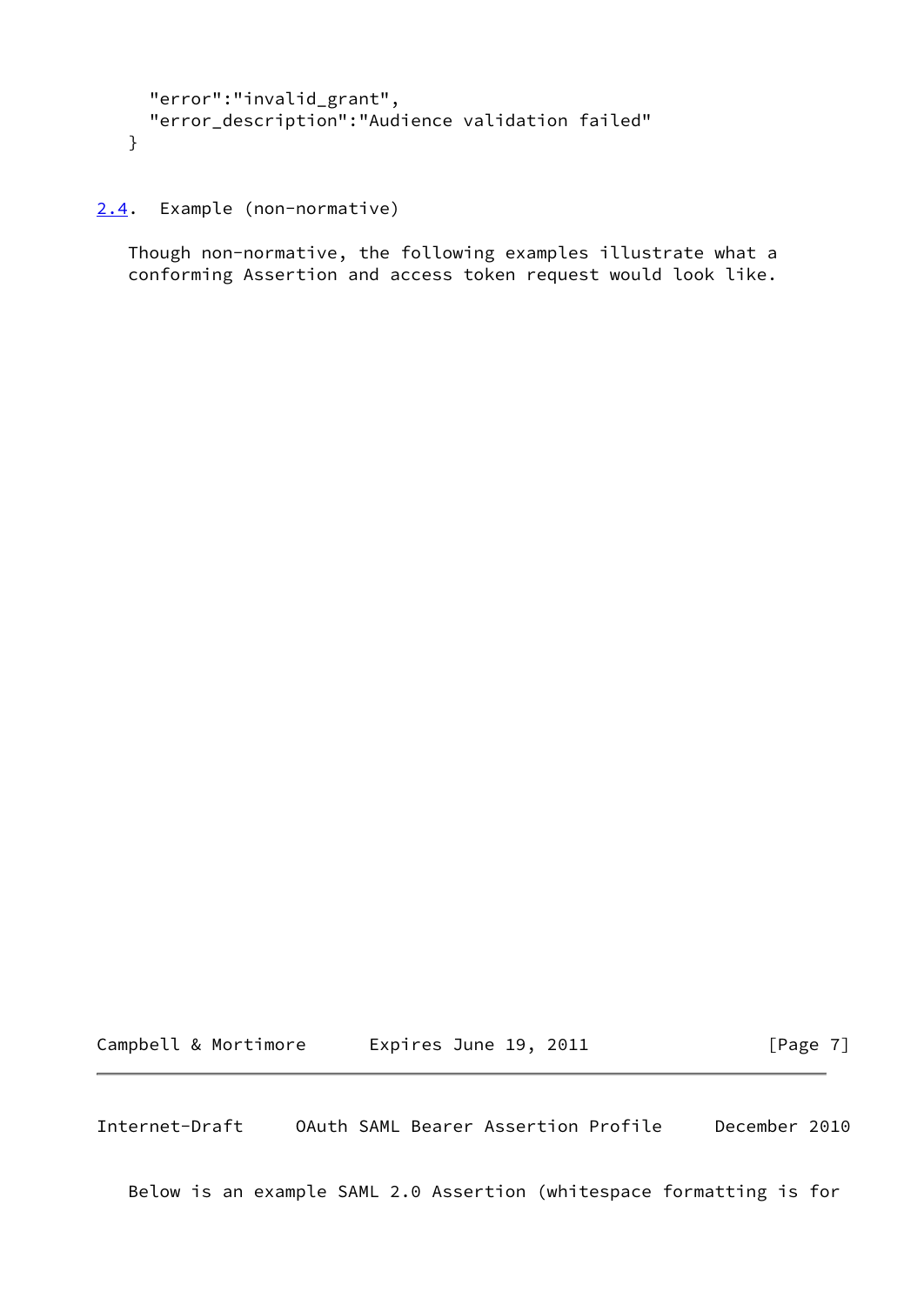```
 display purposes only):
<Assertion IssueInstant="2010-10-01T20:07:34.619Z"
  ID="ef1xsbZxPV2oqjd7HTLRLIBlBb7"
  Version="2.0"
  xmlns="urn:oasis:names:tc:SAML:2.0:assertion">
 <Issuer>https://saml-idp.example.com</Issuer>
 <ds:Signature xmlns:ds="http://www.w3.org/2000/09/xmldsig#">
  [...omitted for brevity...]
 </ds:Signature>
 <Subject>
  <NameID
    Format="urn:oasis:names:tc:SAML:1.1:nameid-format:emailAddress">
   brian@example.com
  </NameID>
  <SubjectConfirmation
    Method="urn:oasis:names:tc:SAML:2.0:cm:bearer">
   <SubjectConfirmationData
     NotOnOrAfter="2010-10-01T20:12:34.619Z"
     Recipient="https://authz.example.net/token.oauth2"/>
   </SubjectConfirmation>
  </Subject>
  <Conditions>
    <AudienceRestriction>
      <Audience>https://saml-sp.example.net</Audience>
    </AudienceRestriction>
  </Conditions>
  <AuthnStatement AuthnInstant="2010-10-01T20:07:34.371Z">
    <AuthnContext>
      <AuthnContextClassRef>
        urn:oasis:names:tc:SAML:2.0:ac:classes:X509
      </AuthnContextClassRef>
    </AuthnContext>
  </AuthnStatement>
</Assertion>
```

```
 Figure 2: Example SAML 2.0 Assertion
```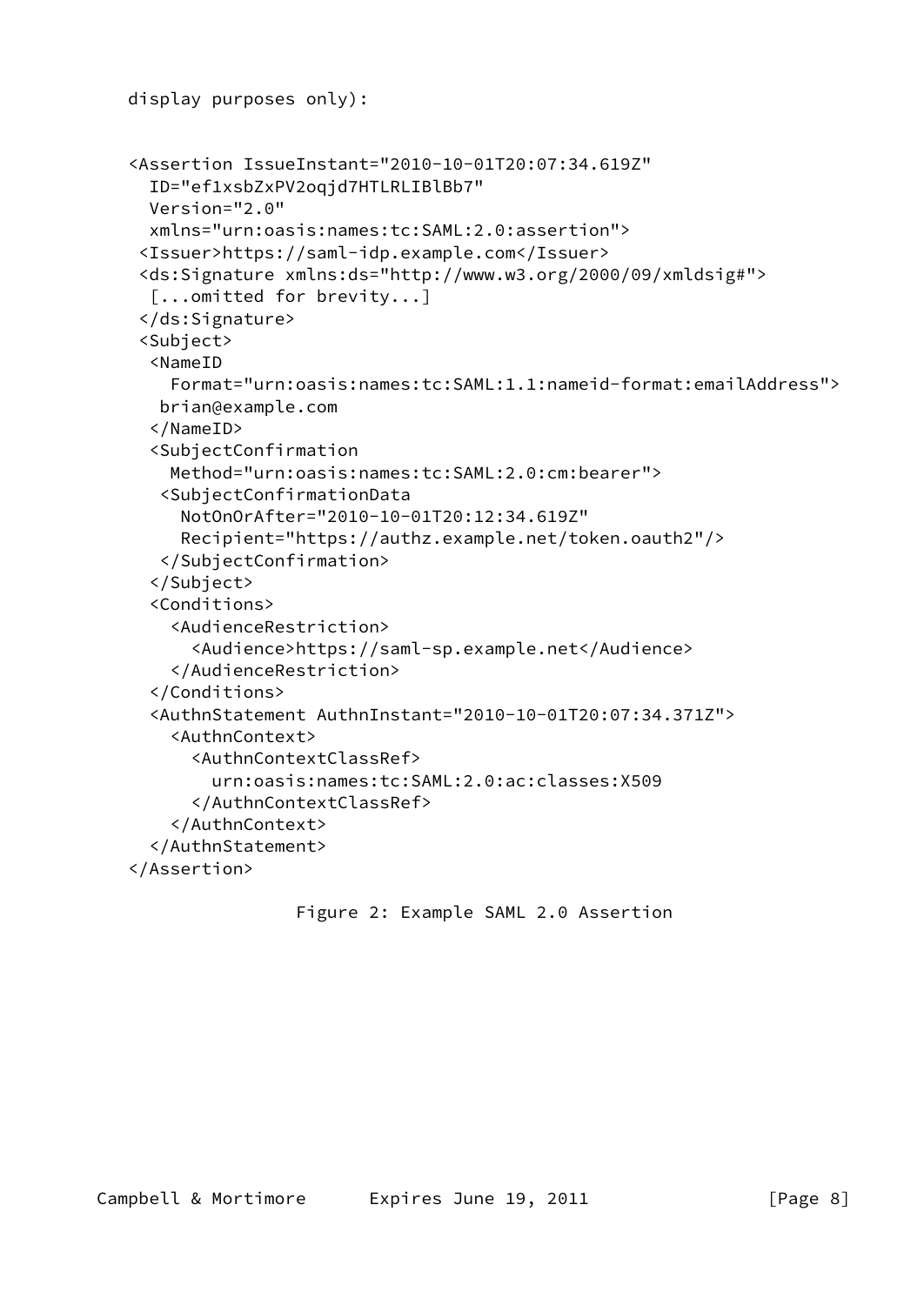<span id="page-9-1"></span> To present the Assertion shown in the previous example as part of an access token request, for example, the client might make the following HTTPS request (line breaks are for display purposes only):

 POST /token.oauth2 HTTP/1.1 Host: authz.example.net Content-Type: application/x-www-form-urlencoded

 grant\_type=http%3A%2F%2Foauth.net%2Fgrant\_type%2Fassertion%2F saml%2F2.0%2Fbearer&assertion=PEFzc2VydGlvbiBJc3N1ZUluc3RhbnQ [...omitted for brevity...]V0aG5TdGF0ZW1lbnQ-PC9Bc3NlcnRpb24-

Figure 3: Example Request

<span id="page-9-0"></span>[3](#page-9-0). Security Considerations

 No additional considerations beyond those described within the OAuth 2.0 Protocol Framework [\[I-D.ietf.oauth-v2](#page-11-5)] and in the Security and Privacy Considerations for the OASIS Security Assertion Markup Language (SAML) V2.0 [\[OASIS.saml-sec-consider-2.0-os](#page-12-4)].

- <span id="page-9-2"></span>[4](#page-9-2). IANA Considerations
- <span id="page-9-3"></span>[4.1](#page-9-3). Parameter Registration Request

 The following is the parameter registration request, as defined in The OAuth Parameters Registry of The OAuth 2.0 Protocol Framework [\[I-D.ietf.oauth-v2](#page-11-5)], for the "assertion" parameter:

Parameter name: assertion

Parameter usage location: The token endpoint request.

Change controller: IETF

Specification document(s): [draft-ietf-oauth-saml2-bearer](https://datatracker.ietf.org/doc/pdf/draft-ietf-oauth-saml2-bearer)

Related information: None

#### <span id="page-9-4"></span>[Appendix A.](#page-9-4) Contributors

The following people contributed wording and concepts to this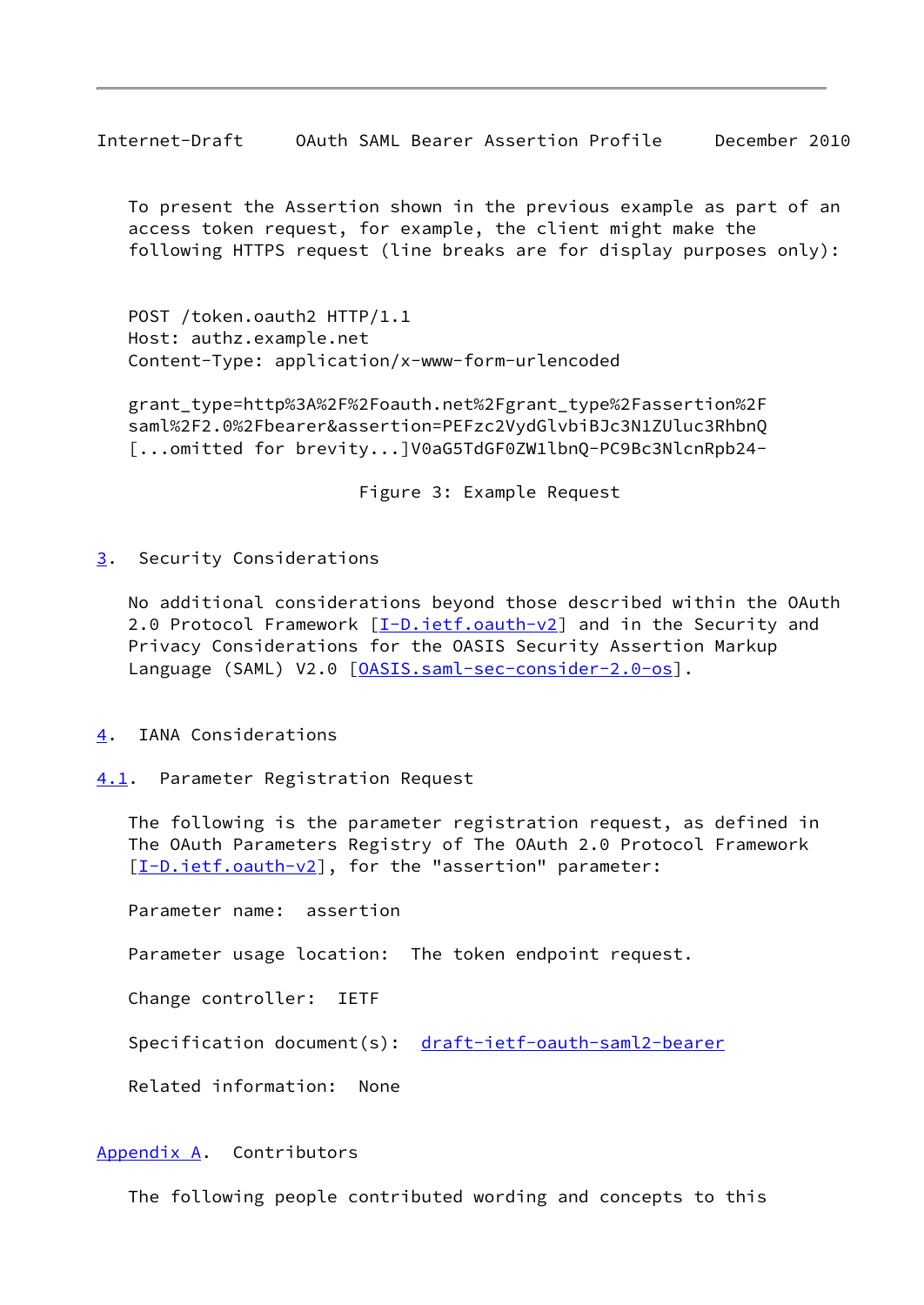document: Paul Madsen, Patrick Harding, Peter Motyka, Eran Hammer- Lahav, Peter Saint-Andre, Ian Barnett, Eric Fazendin, Torsten

Campbell & Mortimore Expires June 19, 2011 [Page 9]

<span id="page-10-1"></span>Internet-Draft OAuth SAML Bearer Assertion Profile December 2010

Lodderstedt, Scott Cantor and David Waite

<span id="page-10-0"></span>[Appendix B.](#page-10-0) Document History

[[ to be removed by RFC editor before publication as an RFC ]]

[draft-campbell-oauth-saml-00](https://datatracker.ietf.org/doc/pdf/draft-campbell-oauth-saml-00)

- o Added Parameter Registration Request for "assertion" to IANA Considerations.
- o Changed document name to [draft-ietf-oauth-saml2-bearer](https://datatracker.ietf.org/doc/pdf/draft-ietf-oauth-saml2-bearer) in anticipation of becoming a OAUTH WG item.
- o Attempt to move the entire definition of the 'assertion' parameter into this draft (it will no longer be defined in OAuth 2 Protocol Framework).

[draft-campbell-oauth-saml-01](https://datatracker.ietf.org/doc/pdf/draft-campbell-oauth-saml-01)

- o Updated to reference [draft-ietf-oauth-v2-11](https://datatracker.ietf.org/doc/pdf/draft-ietf-oauth-v2-11) and reflect changes from  $-10$  to  $-11$ .
- o Updated examples.
- o Relaxed processing rules to allow for more than one SubjectConfirmation element.
- o Removed the 'MUST NOT contain a NotBefore attribute' on SubjectConfirmationData.
- o Relaxed wording that ties the subject of the Assertion to the resource owner.
- o Added some wording about identifying the client when the subject hasn't directly authenticated including an informative reference to SAML V2.0 Condition for Delegation Restriction.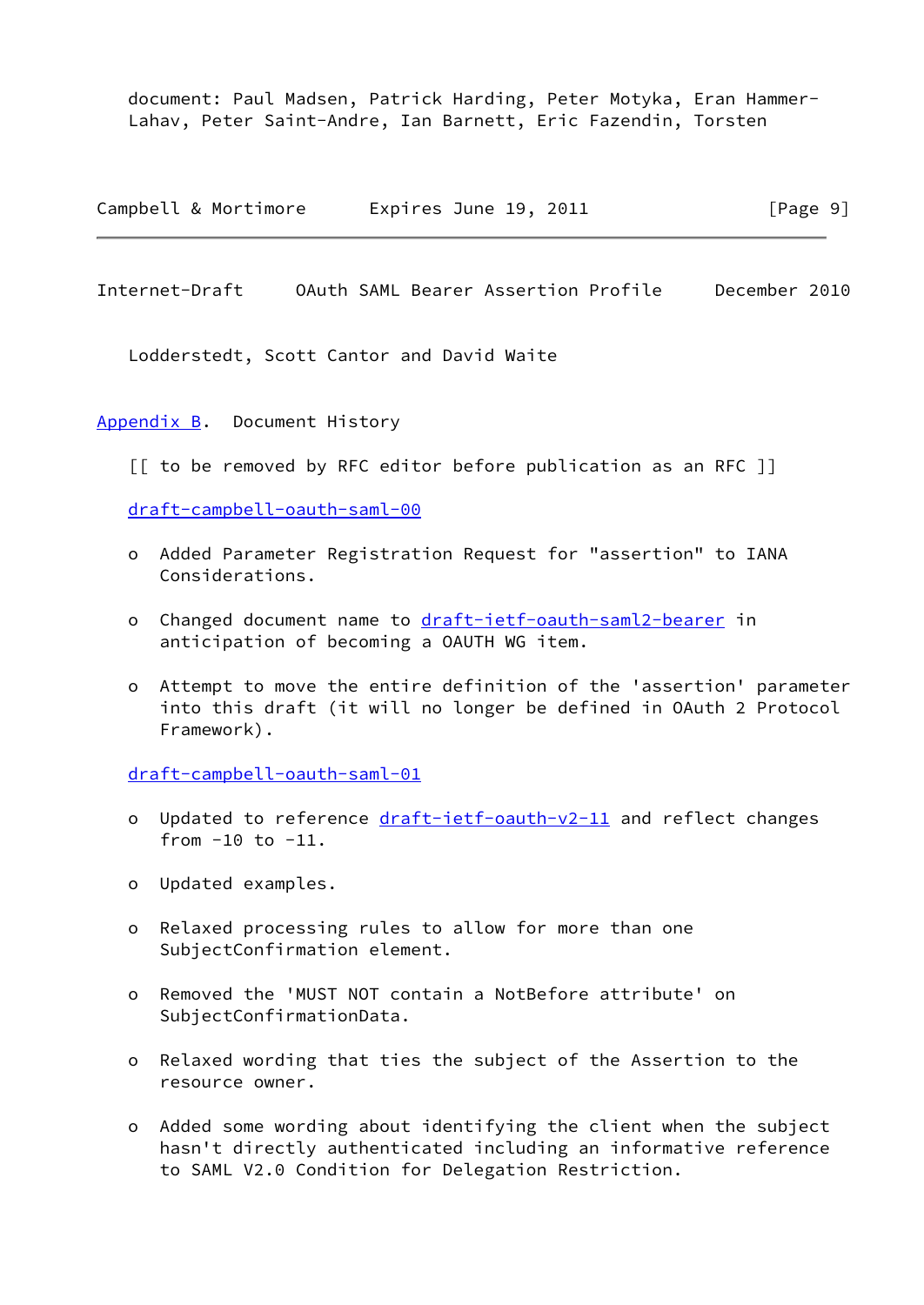- o Added a few examples to the language about verifying that the Assertion is valid in all other respects.
- o Added some wording to the introduction about the similarities to Web SSO in the format and processing rules
- o Changed the grant\_type (was assertion\_type) URI from [http://oauth.net/assertion\\_type/saml/2.0/bearer](http://oauth.net/assertion_type/saml/2.0/bearer) to [http://oauth.net/grant\\_type/assertion/saml/2.0/bearer](http://oauth.net/grant_type/assertion/saml/2.0/bearer)

<span id="page-11-1"></span>

|  | Campbell & Mortimore | Expires June 19, 2011 | [Page 10] |
|--|----------------------|-----------------------|-----------|
|--|----------------------|-----------------------|-----------|

- o Changed title to include "Grant Type" in it.
- o Editorial updates based on feedback from the WG and others (including capitalization of Assertion when referring to SAML).

[draft-campbell-oauth-saml-00](https://datatracker.ietf.org/doc/pdf/draft-campbell-oauth-saml-00)

- o Initial I-D
- <span id="page-11-0"></span>[5](#page-11-0). References
- <span id="page-11-2"></span>[5.1](#page-11-2). Normative References

<span id="page-11-5"></span>[I-D.ietf.oauth-v2]

 Hammer-Lahav, E., Ed., Recordon, D., and D. Hardt, "The OAuth 2.0 Protocol Framework", ID [draft-ietf-oauth-v2-11](https://datatracker.ietf.org/doc/pdf/draft-ietf-oauth-v2-11), Dec 2010.

<span id="page-11-4"></span>[OASIS.saml-core-2.0-os]

 Cantor, S., Kemp, J., Philpott, R., and E. Maler, "Assertions and Protocol for the OASIS Security Assertion Markup Language (SAML) V2.0", OASIS Standard saml-core- 2.0-os, March 2005.

- [RFC2119] Bradner, S., "Key words for use in RFCs to Indicate Requirement Levels", [BCP 14](https://datatracker.ietf.org/doc/pdf/bcp14), [RFC 2119](https://datatracker.ietf.org/doc/pdf/rfc2119), March 1997.
- [RFC4648] Josefsson, S., "The Base16, Base32, and Base64 Data Encodings", [RFC 4648,](https://datatracker.ietf.org/doc/pdf/rfc4648) October 2006.

<span id="page-11-3"></span>[5.2](#page-11-3). Informative References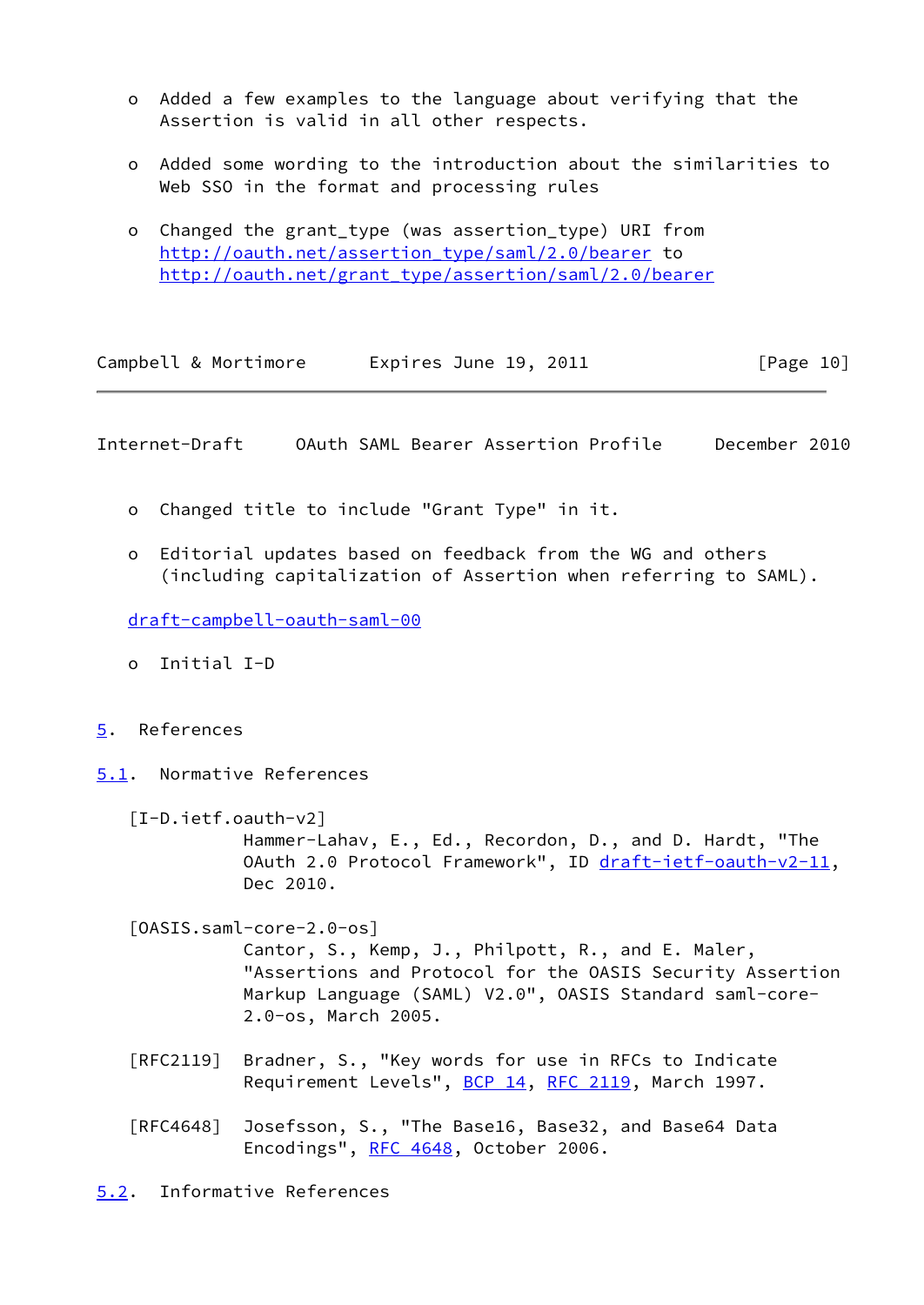<span id="page-12-3"></span><span id="page-12-1"></span> [OASIS.saml-deleg-cs] Cantor, S., Ed., "SAML V2.0 Condition for Delegation Restriction", Nov 2009. [OASIS.saml-profiles-2.0-os] Hughes, J., Cantor, S., Hodges, J., Hirsch, F., Mishra, P., Philpott, R., and E. Maler, "Profiles for the OASIS Security Assertion Markup Language (SAML) V2.0", OASIS Standard OASIS.saml-profiles-2.0-os, March 2005. [OASIS.saml-sec-consider-2.0-os] Hirsch, F., Philpott, R., and E. Maler, "Security and Privacy Considerations for the OASIS Security Markup Language (SAML) V2.0", OASIS Standard saml-sec-consider-

Campbell & Mortimore biology Expires June 19, 2011 [Page 11]

<span id="page-12-0"></span>Internet-Draft OAuth SAML Bearer Assertion Profile December 2010

<span id="page-12-2"></span>[W3C.REC-html401-19991224]

<span id="page-12-4"></span>2.0-os, March 2005.

 Hors, A., Jacobs, I., and D. Raggett, "HTML 4.01 Specification", World Wide Web Consortium Recommendation REC-html401-19991224, December 1999, <<http://www.w3.org/TR/1999/REC-html401-19991224>>.

Authors' Addresses

 Brian Campbell (editor) Ping Identity Corp.

Email: brian.d.campbell@gmail.com

 Chuck Mortimore Salesforce.com

Email: cmortimore@salesforce.com